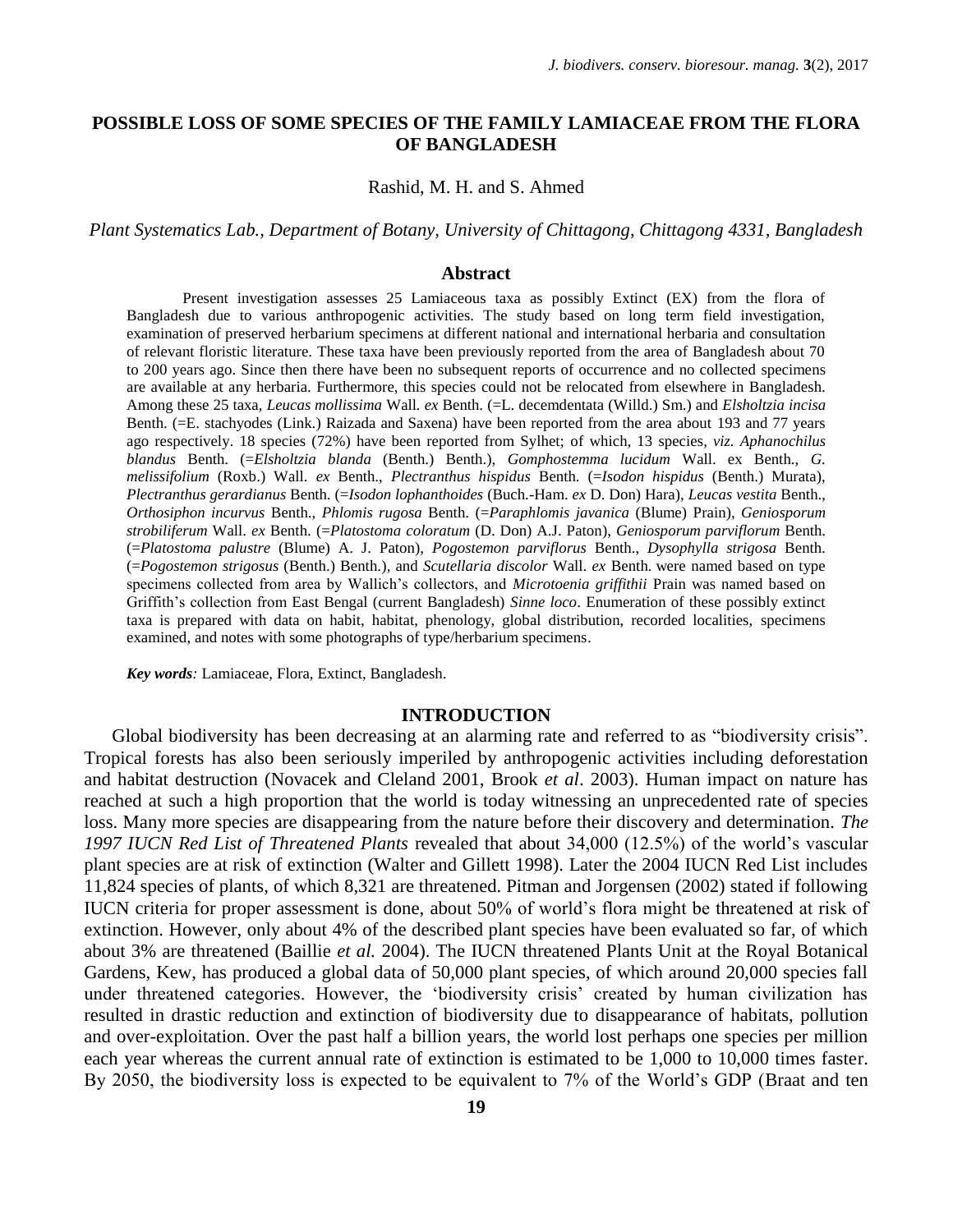Brink 2008). A conservative estimate of IUCN threatened plant Units shows that about 60,000 plant species (25%) would become either extinct or nearly extinct by the 2050 (Uberoi 2010). In the current wave of multiple threats, humans cannot predict the impact and consequences of plant extinctions. Even extinction of a single plant species may result in the disappearance of 30 associated species of plants and wildlife (USDA 1993). Recently, Pimm and Joppa (2015) estimated current plant extinction risk which is 27-33% while Brummit *et al*. (2015) presumed 21.44%.

Bangladesh is endowed with high plant resources as it lies in a transition of two mega-biodiversity hot spots Indo-Himalayas and Indo-Chinese. However, Bangladesh forests are highly vulnerable to anthropogenic disturbances and climate change (Khan 2003). It has been estimated that out of *c.*5000 angiosperm species, at least 8-10% are facing threats to extinction due to habitat loss, population pressure and over-exploitation of natural resources in Bangladesh (Khan 1991, Rahman *et al*. 2010, Rashid *et al*. 2014). Nevertheless, to arrest this process there have been no tangible steps taken (Khan *et al*. 2001). Therefore, it has been accentuated by Khan *et al*. (2001) and Rahman *et al*. (2010) that the first and foremost step in this direction is to make complete inventory of the threatened species with assessment of their conservation status in the flora in order to framing and implementing National Conservation Strategies.

The importance of inventory of threatened plants in Bangladesh was first focused on by Khan (1991) with a tentative list of 12 threatened vascular plants. Afterward, in 1997 IUCN Red List of Threatened plants included 24 vascular plant species from Bangladesh. Subsequently, Khan *et al.* (2001) published *Red Data Book of Vascular plants of Bangladesh* with 106 threatened plants. Thereafter, Rahman (2003) and Rahman *et al*. (2010) reported 18 and 58 species respectively as threatened in the wild under different IUCN Categories. However, family wise inventory of the threatened taxa has been initiated for the first time in Bangladesh by Rahman (2013). He listed 69 species (*i.e*., 13.27% out of 520) in 13 angiosperm families presumed to be extinct from the flora of Bangladesh.

Lamiaceae (Labiatae)*,* the mint family, is a large family of aromatic herbs and undershrubs containing many useful plants such as sage (*Salvia*) and mint (*Mentha*) known for the wealth of species with medicinal properties, which have been used since early times (Harley *et al*. 2004). The family has cosmopolitan distribution with 236 genera and about 7,173 species (Harley *et al*. 2004); 233 genera and about 6,870 species (Heywood *et al*. 2007); 252 genera and 6,800 species (Judd *et al*. 2008); 238 genera and 6,500 species (Mabberley 2008); and is regarded as being one of the most highly evolved plant families from the viewpoint of floral structure (Hedge 1992). In Bangladesh the family is represented by 86 species under 34 genera (Khanam 2009).

Walter and Gillett (1998) reported 733 Lamiaceous taxa (c.23%) as threatened all over the world. Ara *et al*. (2013) assessed *Achyrospermum wallichianum* (Benth) Benth. *ex* Hook. f., *Gomphostemma mastersii* Benth. *ex* Hook. f., *G. melissifolium* Wallich *ex* Benth., *G. velutinum* Benth. as Endangered (EN) and *Microtoena griffithii* Prain as Critically Endangered (CR) in the flora of Bangladesh.

While assessing the status of occurrence of all recorded Lamiaceous taxa for determination of their threatened categories, it revealed that 25 taxa have neither been further reported since their first record nor could be relocated from anywhere in Bangladesh including their recorded collection localities. Moreover, no representative specimens of these taxa could be found available in any herbaria. Hence, these taxa are presumed to be lost from the flora of Bangladesh.

#### **MATERIAL AND METHODS**

Determination of the extinct Lamiaceous taxa has been done through long term repeated explorations throughout the flora, examination and consultation of the collected herbarium specimens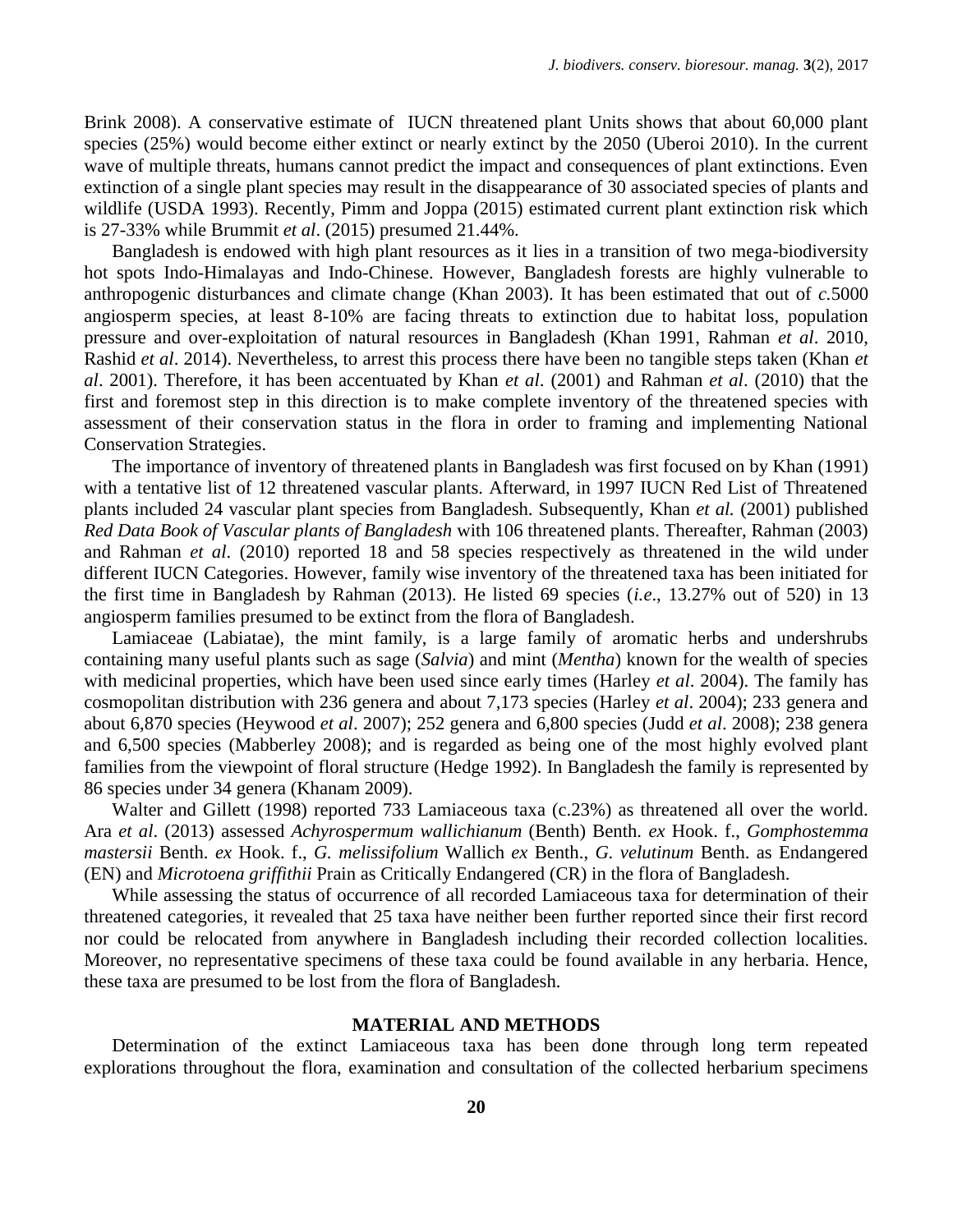and relevant literature. Previous collection localities of the Lamiaceous taxa, especially botanically rich areas of Chittagong, Cox"s Bazar, Chittagong Hill Tracts districts and greater Sylhet have been explored extensively.

Herbarium specimens lodged at different international, national and local herbaria have been examined critically. The relevant and up-to-date floristic literature since Sinclair (1956), such as, Khan and Afza (1968), Khan and Banu (1972), Alam (1988, 1995)), Khan *et al*. (1984), Huq and Begum (1984), Huq and Khan (1984), Naderuzzaman and Islam (1984), Huq (1988), Khan *et al*. (1994), Rahman and Hassan (1995), Rahman and Uddin (1997), Yusuf *et al*. (1997), Dey *et al*. (1998), Uddin *et al*. (1998, 2003), Uddin and Rahman (1999), Rashid *et al*. (2000), Khan and Huq (2001), Rahman *et al*. (2001), Rashid and Mia (2001), Uddin and Hassan (2004, 2010), Khanam and Hassan (2005), Hossain *et al*. (2005), Alam *et al*. (2006), Momen *et al*. (2006), Khanam and Hassan (2008), Islam *et al*. (2009), Khanam (2009), Barbhuiya and Gogoi (2010), Tutul *et al*. (2010), Arefin *et al*. (2011), Rahman *et al*. (2010, 2012, 2013), Rahman *et al*. (2010a), Uddin *et al*. (2013), Rashid and Chowdhury (2013), Uddin *et al*. (2015), Arefin *et al*. (2017) have been consulted to trace the report of collection/occurrence of the Lamiaceous taxa of Bangladesh. In the result the following Latin words e.g. *s.l.* (*Sinne loco*) - without locality; *s.a.* (*Sinne anno*) - without date; *anno* - in the year, are used.

## **RESULTS AND DISCUSSION**

According to the present investigation 25 Lamiaceous taxa belonging to 14 genera were not relocated in their previous recorded localities and or elsewhere in the flora of Bangladesh. Since their first report between more than 70 years to about 200 years, no specimens are available at any herbaria. Among these 25 taxa *Leucas decemdentata* (Willd.) Sm. (*L. mollissima* Wall*. ex* Benth.) and *Elsholtzia stachyodes* (Link.) Raizada & Saxena (*Elsholtzia incisa* Benth.) have been reported from the area 193 and 77 years ago, respectively.

18 species (64%) have been listed from Sylhet by Nathaniel Wallich. Of which, following eight species *viz. Elsholtzia blanda* (Benth.) Benth., *Gomphostemma lucidum* Wall. ex Benth., *G. melissifolium* (Roxb.) Wall. *ex* Benth., *Isodon hispidus* (Benth.) Murata. (*Plectranthus hispidus* Benth.), *I. lophanthoides* (Buch.-Ham. *ex* D. Don) Hara (*Plectranthus gerardianus* Benth.), *Orthosiphon incurvus* Benth., *Paraphlomis javanica* (Blume) Prain (*Phlomis rugosa* (Benth.) Prain), and *Platostoma palustre* (Blume) A. J. Paton (*Geniosporum parviflorum* Benth.) are named based on type specimens collected from Sylhet by Wallich or his collectors. However, *G. melissifolium* is also recorded by Roxb. (1832) and Hook. f. (1885) from the same locality. Moreover, *G. lucidum*, *Platostoma palustre*, and *Scutellaria discolor* are reported from East Bengal (Current Bangladesh) as well by Grifffith without citing any specific localities; and distributions of *O. incurvus* are also known from Rangamati and Cox"s Bazar. The last specimen of this species was collected from Cox"s Bazar in 1920 by J. M. Cowan.

*Anisochilus pallidus* Wall. *ex* Benth., *Colquhounia coccinea* Wall., *G. lucidum* Wall. *ex* Benth., *Isodon coetsa* (Buch.-Ham. ex D. Don) Kudo, *Microtoenia griffithii* Prain, *Pogostemon cruciatus*  (Benth.) Kuntze, and *Scutellaria barbata* D. Don are only known from Griffith"s collection from East Bengal (current Bangladesh - without citing specific localities). William Griffith made exploration in this area during 1835-36. Since then there have been neither further reports of occurrence of these species in Bangladesh nor any specimen available at any herbaria. However, earlier *G. lucidum* is named by Wallich based on type specimen collected from Sylhet in 1822.

Hooker (1885), Heinig (1925) and Mukerjee (1940) reported *Elsholtzia stachyodes* (Link.) Raizada and Saxena (*E. incisa* Benth.) from Chittagong; *Gomphostemma parviflorum* var. *farinosum* Prain is only known from the single specimen collected by Cowan (1920) from Chittagong; and *Orthosiphon*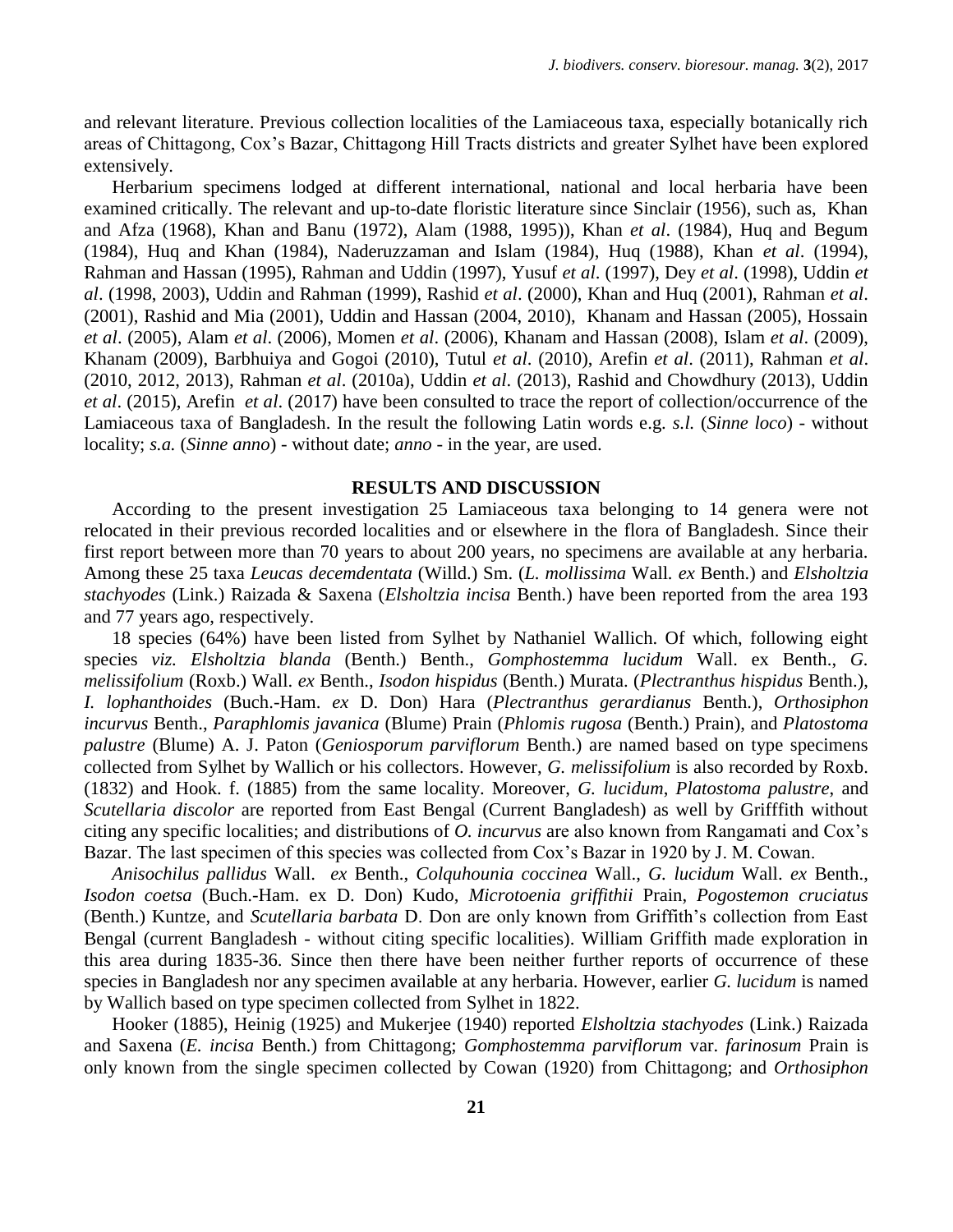*rubicundus* (D. Don) Benth. is reported from Chittagong by Heinig (1925). There have been no further reports of occurrence of these taxa since their last record and no specimen is available in any herbaria.

Considering the IUCN criteria (IUCN 2012) these 25 taxa have been assessed as possibly lost from the flora of Bangladesh.

#### *Enumeration of the possibly extinct Lamiaceous taxa of Bangladesh*

*Anisochilus pallidus* Wall. *ex* Benth., Pl. As. Rar. 2:18 (1830). Prain (1903); Khanam and Hassan (2008); Khanam (2009). Fig. 1a

An erect herb up to 1m high. Habitat: Forest areas; Fl. & Fr.: October to March.

Global distribution: Nepal, Bhutan, India, Myanmar, Laos, Vietnam, China (Khanam and Hassan 2008).

Recorded localities: East Bengal (Bangladesh**)** *Sine loco;* Status of occurrence: Possibly Extinct (EX).

Specimen examined: East Bengal (Bangladesh): *s.l.*, *sine anno* (*s.a.*), *Griffith s.n.* (CAL).

Conservation status: This species is only known from Griffith"s collection from East Bengal (current Bangladesh - specific locality is not cited) lodged at Central National Herbarium Kolkata (CAL). William Griffith's exploration was made in this area during 1835-36. Since then there has been no further report of occurrence of this species in Bangladesh and no specimen is available at any herbaria. Moreover, this species could not be relocated or collected from elsewhere Bangladesh.

*Colquhounia coccinea* Wall., Trans. Linn. Soc. London 13: 608 (1822). Khanam and Hassan (2008); Khanam (2009). Fig. 1b

A tall shrub, up to 3m high. Habitat: Forest areas; Fl. & Fr.: During winter season.

Global distribution: India, Myanmar, Nepal, Bhutan, Thailand, Tibet, (Khanam and Hassan 2008).

Recorded localities*:* East Bengal (Bangladesh**)** *Sine loco; Status of occurrence*: Presumed Extinct (EX). Specimen examined: East Bengal (Bangladesh): *s.l.*, *s.a.*, *Griffith* 4028 (CAL).

Conservation status: The species is only known from Griffith"s collection from East Bengal (current

Bangladesh - specific locality is not cited) preserved at Central National Herbarium Kolkata (CAL). William Griffith made the exploration in the area during 1835-36. Since then there has been no further report of occurrence and no collection at any herbaria. Furthermore, this species could not be relocated or collected from elsewhere Bangladesh.

*Elsholtzia blanda* (Benth.) Benth., Labiat. Gen. Spec. 162 (1833). Khanam & Hassan (2008); Khanam (2009). *Aphanochilus blandus* Benth. (1830). Fig. 1c

An undershrub or herb, 60 to 100cm high. Habitat: Edges of forests; Fl. & Fr.: March to September Global distribution: Continental Southeast Asia, Nepal, India, Myanmar, Thailand, South China and Malaysia (Khanam and Hassan 2008).

Recorded localities*:* Sylhet; Status of occurrence: Possibly Extinct (EX).

Specimens examined: Sylhet (Sillet)**:** *anno* 1829, *Wallich*, Wall. Cat. n. 1550/b (Syntypes K000881697!, E00301391!, E00301392!**)**

Conservation status: This species is only known from Wallich"s type specimen collected by Francis de Silva from Sylhet in 1829. Since then there has been no further report of its occurrence in Bangladesh and no specimen is available at any herbaria. Moreover, this species could not be relocated or collected from its recorded locality or from elsewhere Bangladesh.

*Elsholtzia flava* (Benth.) Benth., Labiat. Gen. Spec. 161 (1833). Khanam & Hassan (2008); Khanam (2009). *Aphanochilus flavus* Benth. (1829). Fig. 1d

A shrub, 100-150cm high. Habitat: Edges of forests; Fl. & Fr.: October to June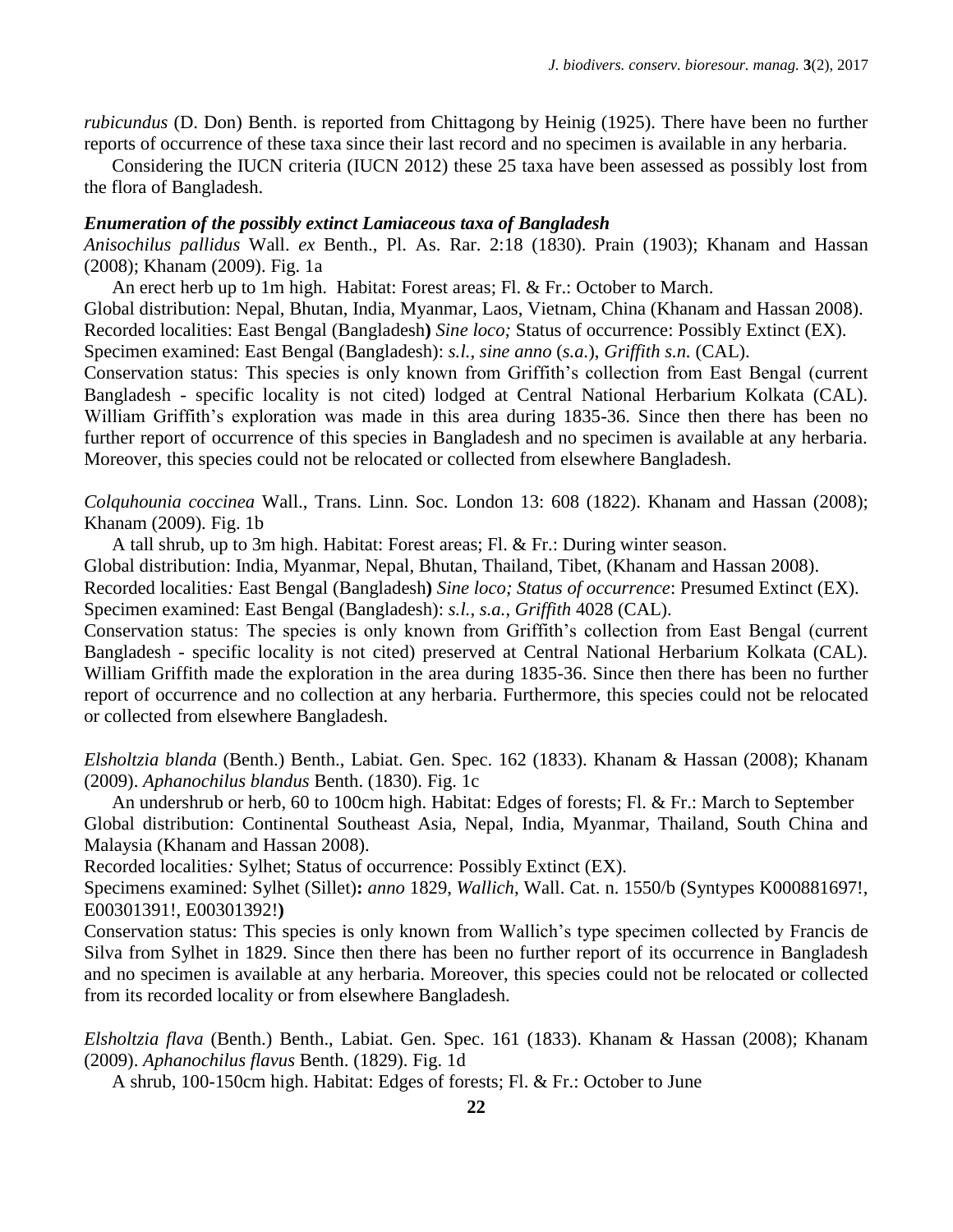Global distribution: Pakistan, India and Nepal (Khanam & Hassan 2008).

Recorded localities*:* Sylhet; Status of occurrence: Presumed Extinct (EX).

Specimens examined: Sylhet (Sillet)**:** *anno* 1829, *Francis de Silva,* Wall. Cat. n.1550 (E00301390!).

Conservation status: This species is only known from Wallich"s specimen collected by Francis de Silva from Sylhet in 1829. Since then there has been no further report of its occurrence in Bangladesh and no specimen is available at any herbaria. Furthermore, this species could not be relocated or collected from its recorded locality or from elsewhere Bangladesh.

*Elsholtzia stachyodes* (Link.) Raizada & Saxena, Ind. For. 92: 309 (1966). Khanam and Hassan (2008); Khanam (2009). *Hyptis stachyodes* Link. (1822). *Elsholtzia incisa* Benth. (1833); Hooker, f. (1885); Heinig (1925); Mukerjee (1940).

A slender herb, up to 1m high, strongly aromatic. Habitat: The edges of rain forest; Fl. & Fr.: July to **October** 

Global distribution: India, Nepal and Myanmar, Thailand (Khanam and Hassan 2008).

Recorded localities*:* Chittagong; *Status of occurrence:* Possibly Extinct (EX)

Specimens examined: No specimen is available at any herbaria.

Conservation status: This species was reported from Chittagong by J. D. Hooker in 1885, Heinig in 1925 and lastly in 1940 by Mukerjee. Since Mukerjee (1940) there has been no further report of occurrence of this species in Bangladesh and no specimen is available at any herbaria. Moreover, this species could not be relocated or collected from its recorded locality or from elsewhere Bangladesh.

*Gomphostemma lucidum* Wall. *ex* Benth., Pl. As. Rar. 2: 12 (1830). Hook. f. (1885); Khanam and Hassan (2008); Khanam (2009). Fig. 1e

A robust herb about 1-1.2m high. Habitat: Along slopes of hills; Fl. & Fr.: September to April. Global distribution: India (Khanam and Hassan 2008).

Recorded localities: Sylhet; Status of occurrence: Presumed Extinct (EX).

Specimens examined: East Bengal (Bangladesh): *s.l.*, *s.a.*, *Griffith* 4038 (CAL); Sylhet (Sillet): *s.a.*, Francis de Silva, Wall. Cat. n. 2156/2 (Type K001115340!**)**.

Conservation status: This species is only known in Bangladesh from Wallich"s type specimen collected by Francis de Silva from Sylhet in 1822 and Griffith's collection from East Bengal (current Bangladesh - specific locality is not cited) during 1835-36. Since then there has been no further report of occurrence of this species in Bangladesh and no specimen is available at any herbaria. Furthermore, this species could not be relocated or collected from its recorded locality or from elsewhere Bangladesh.

*Gomphostemma melissifolium* Wall. *ex* Benth., Pl. As. Rar. 2:12 (1830). Khanam and Hassan (2008); Khanam (2009). *Prasium melissifolium* Roxb. (1832). Fig. 2f

A prostrate or scandent herb, 0.5-2.5m high. Habitat: Slope of hills and near the stream in forests; Fl. & Fr.: September to April

Global distribution: India (Khanam and Hassan 2008).

Recorded localities*:* Sylhet; Status of occurrence*:* Probably Extinct (EX).

Specimens examined: Sylhet (Sillet)**:** *anno* 1824, *Wallich*, Wall. Cat. n. 2157 (Isotypes K000928178!, BM000521976!, G00189095!**)**.

Conservation status: This species is only known from type specimen collected by Francis de Silva from Sylhet and listed in Wallich"s catalogue. Subsequently, Roxb. (1832) and Hooker (1885) also reported the species from the same locality. Since Hooker (1885) there has been no further report of its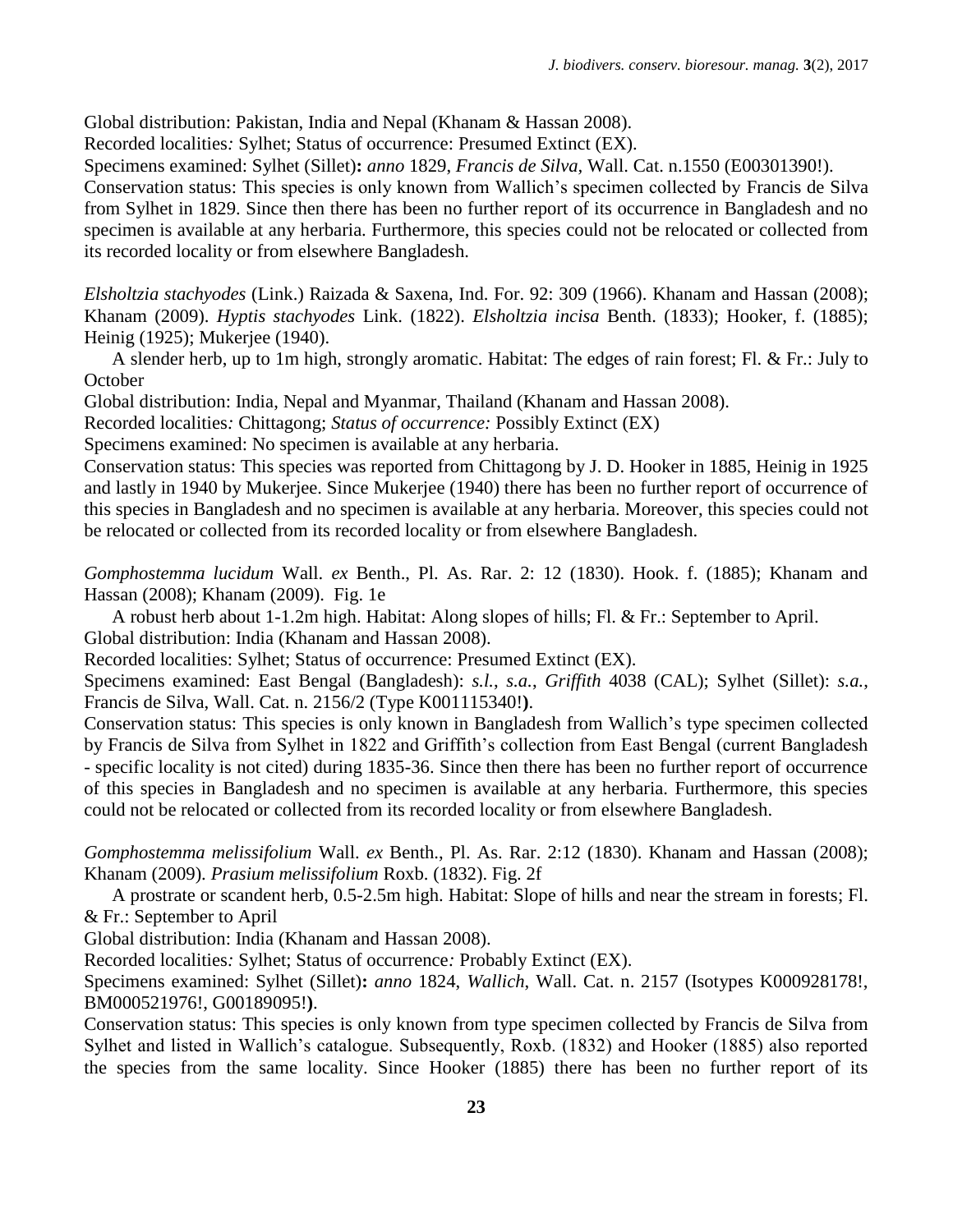occurrence in Bangladesh and no specimen is available at any herbaria. Moreover, this species could not be relocated or collected from its recorded locality or from elsewhere Bangladesh.



Fig. 1. Plant type: a. *Aniosochilus pallidus* (K000674759), b. *Colquhounia coccinea* (K001115081), c. *Elsholtzia blanda* (E00301392), d. *Elsholtzia flava* (P00737619), e. *Gomphostemma lucidum* (K001115340), f. *Gomphostemma melissifolium* (K000928178), g. *I. coetsa* (BM000521976), h. Syntype of *I. hispidus* (K 001067854), i. *Isodon lophanthoides* (K001067881), j. *Leucas ciliata* (K000929541), k. *Leucas decemdentata* (K001115011), l. *Leucas vestita* (K001114953).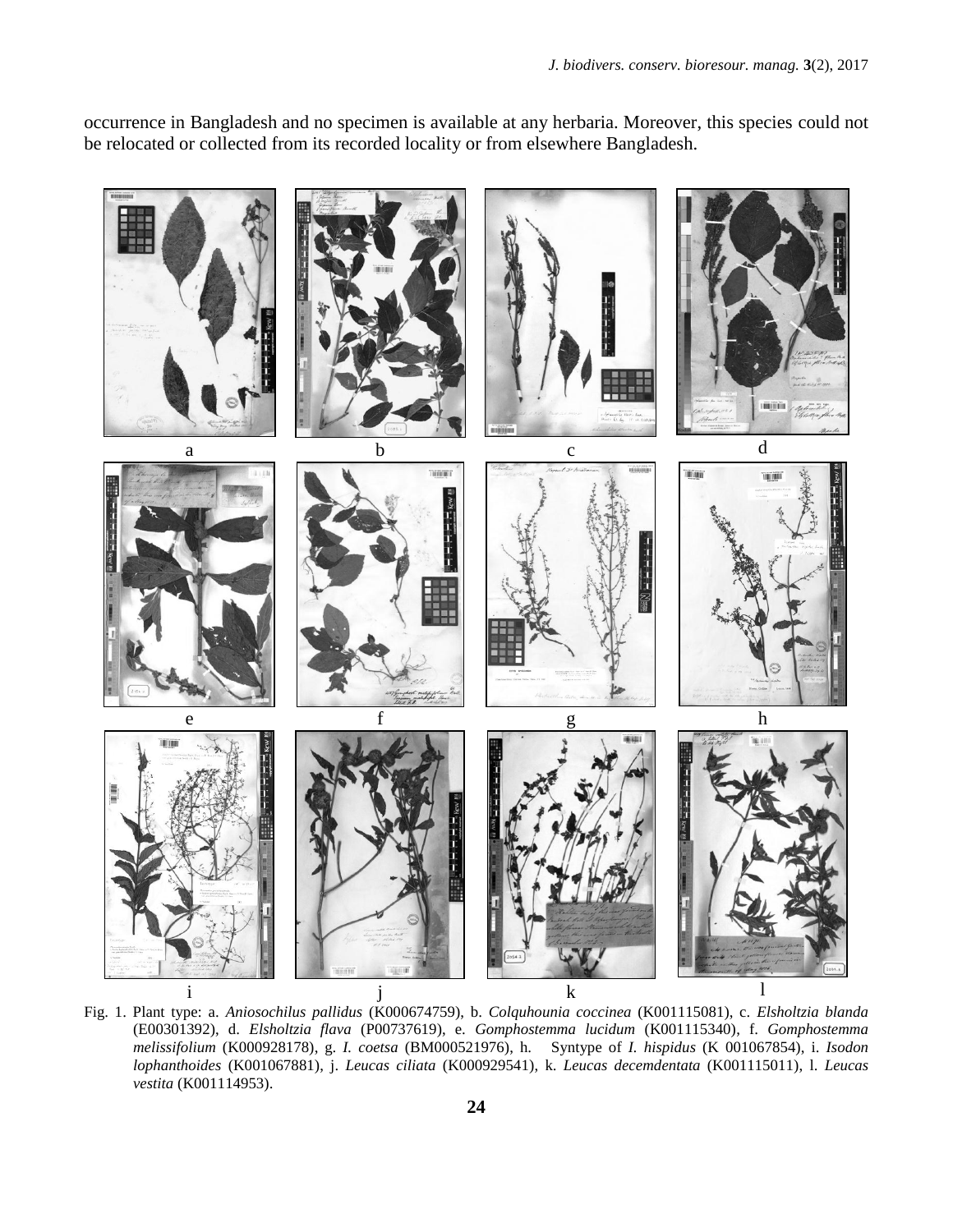

Fig. 2. Plant type: a. *Mirotoena griffithii* (K000928194), b. Syntype of *Orthosiphon incurvus* (K001116954), c. *Orthosiphon rubicundus* (K000911655), d. Lectotype of *Paraphlomis javanica* (K000898661), e. *Platostoma coloratum*  (BM000950317), f. Syntype of *Platostoma palustre* (K000674619), g. *Pogostemon cruciatus* (K000848031), h. *Pogostemon strigosus* (K000848028), i. Syntype of *Scutellaria discolor* (K000820798) and j. *Teucrium quadrifarium* (K000821617).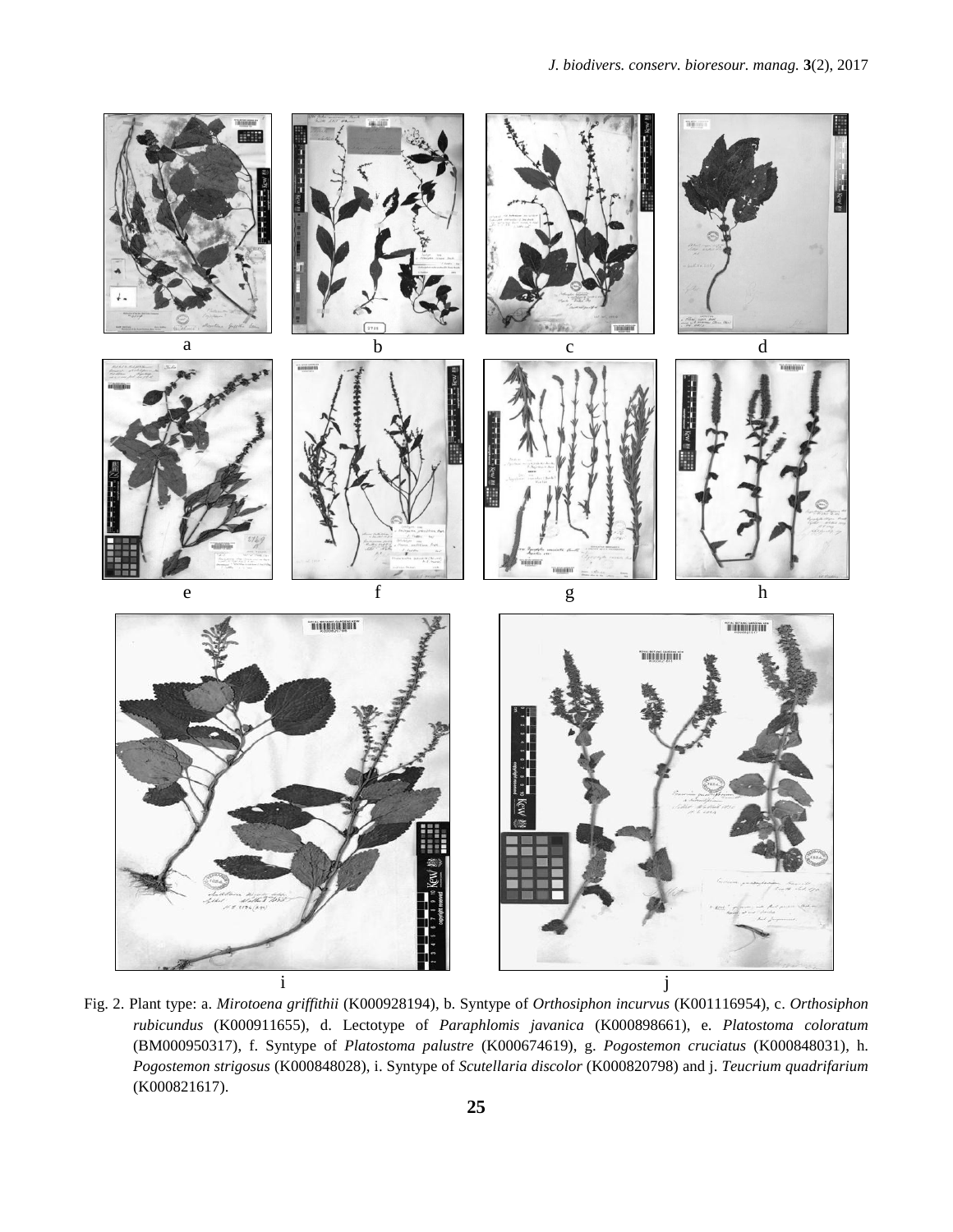*Gomphostemma parviflorum* var. *farinosum* Prain, Ann. Roy. Bot. Gard. (Calcutta) 3: 253 (1891).

An erect herb, 2.5-3.0m high. Habitat: Waste places; Fl. & Fr.: September to August

Global distribution: India and China (Khanam and Hassan 2008).

Recorded localities: Chittagong; Status of occurrence: Possibly Extinct (EX).

Specimens examined: Chittagong: Matamori, M. R. Range, 29.09.1920, *J. M. Cowan*, 855 (E**)**.

Conservation status: this taxon is only known in Bangladesh from the single specimen preserved at Herbarium, Royal Botanic Gardens Edinburgh (E) collected by J. M. Cowan in 1920 from Chittagong. Since then there has neither been any specimen nor its further report from Bangladesh is available. This could not be relocated or collected from its recorded locality or from elsewhere Bangladesh.

*Isodon coetsa* (Buch.-Ham. *ex* D. Don) Kudô, Mem. Fac. Sci. Agr. Taihoku Imp. Univ. 2: 131 (1929). Khanam and Hassan (2008); Khanam (2009). *Plectranthus coetsa* Buch.-Ham. *ex* D. Don (1825). Fig. 1g

An erect, perennial, strongly aromatic undershrub, 1.0-2.5cm high. Habitat: Hilly region; Fl. & Fr.: September to December.

Global distribution: India, Sri Lanka, Myanmar and Bangladesh (Khanam and Hassan 2008).

Recorded localities: East Bengal (Bangladesh) *Sine loco*; Status of occurrence: Probably Extinct (EX). Specimens examined: East Bengal (Bangladesh): *s.l.*, *s.a.*, *Griffith* 3959 (CAL).

Conservation status: This species is first known from William Griffith"s collection from East Bengal (now Bangladesh) deposited at Central National Herbarium Kolkata (CAL). However, specific collection locality and date are not mentioned on the herbarium sheet. Griffith's exploration was made in the area during 1835-36. Since then there has been no further report of in Bangladesh and no specimen preserved at any herbaria. This species could not be relocated or collected from elsewhere Bangladesh.

*Isodon hispidus* (Benth.) Murata, Act. Phytotax. Geobot. 24: 82 (1969). Khanam and Hassan (2008); Khanam (2009). *Plectranthus hispidus* Benth. (1831). Hook. f., (1885). Fig. 1h

A stout herb, 1.0-2.5cm high. Habitat: Evergreen forests; Fl. & Fr.: September to February.

Global distribution: India and Myanmar (Khanam and Hassan 2008).

Recorded localities: Sylhet; Status of occurrence: Presumed Extinct (EX).

Specimens examined: Sylhet (Sillet)**:** *anno* 1831, *Francis de Silva,* Wall. Cat. n. 2741 (Syntypes K001067854!, CAL!).

Conservation status: This species is only known from the type specimen collected from Sylhet in 1831 by Francis de Silva and deposited at Royal Botanic Garden Herbarium Kew (K) and Central National Herbarium Kolkata (CAL). Since then there has been no further report of its occurrence in Bangladesh and no specimen is available at any herbaria. Furthermore, this species could not be relocated or collected from its recorded locality or from elsewhere Bangladesh.

*Isodon lophanthoides* (Buch.-Ham. *ex* D. Don) Hara, Journ. Jap. Bot. 60: 235 (1985). Khanam and Hassan (2008); Khanam (2009). *Hyssopus lophanthoides* Buch.-Ham. *ex* D. Don (1825); *Plectranthus gerardianus* Benth. (1830); *Plectranthus stocksii* Hook.f. (1885). Fig. 1i

A small herb. Habitat: Dry soil inside the forests; Fl. & Fr.: September to February.

Global distribution: Bhutan, India and Myanmar (Khanam and Hassan 2008).

Recorded localities*:* Sylhet; Status of occurrence: Possibly Extinct (EX).

Species examined: Sylhet: Mont. Sillet (Sylhet), *anno* 1829, *William Bruce.*, Wall. Cat. n. 2740 (Lectotypes K0011067856!, K001067881!, K001067946!, Isolectotype E00273786!).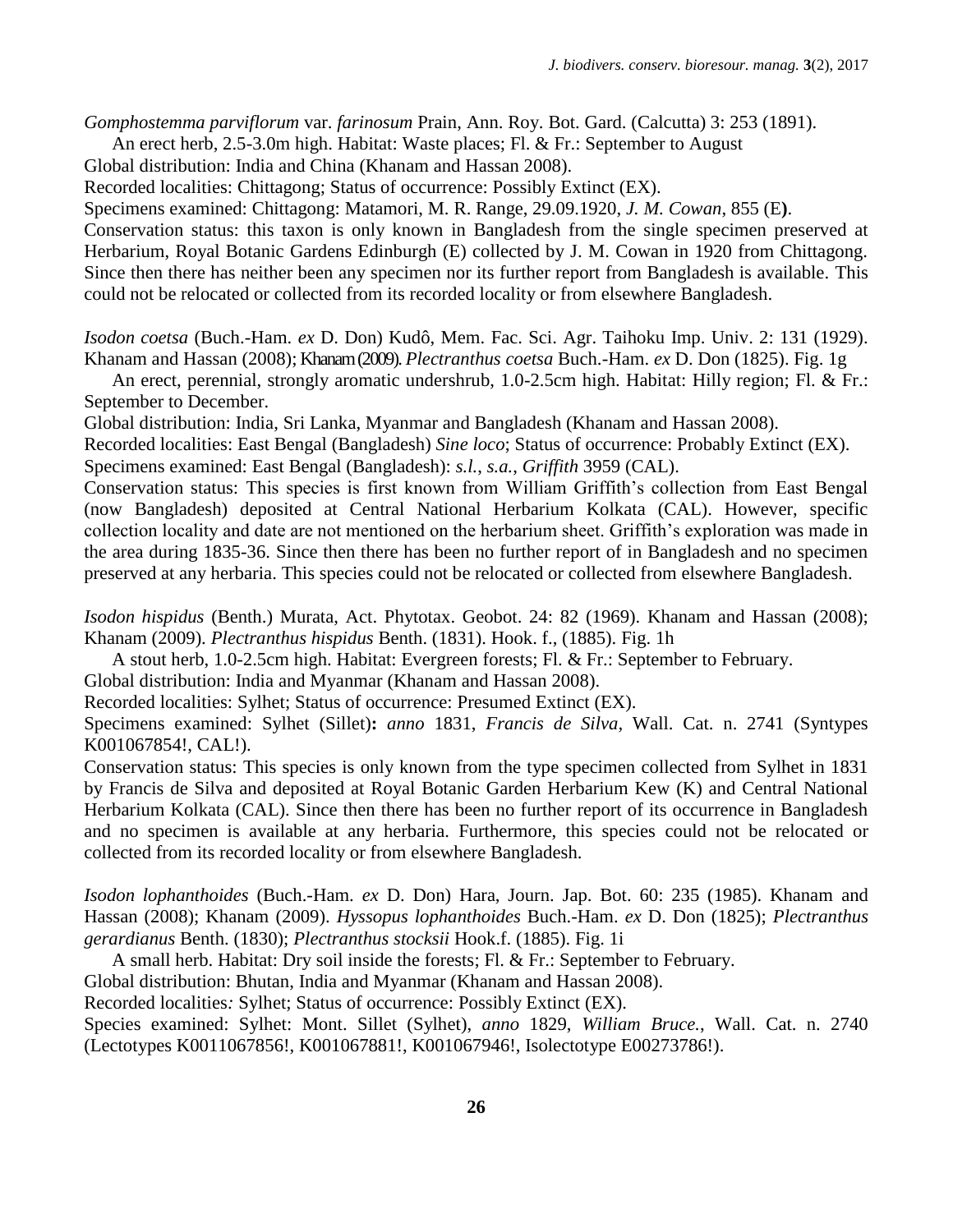Conservation status: This species is only from type specimen collected from Sylhet in 1829. Since then there has been no further report of its occurrence in Bangladesh and no specimen is available at any herbaria. Moreover, this species could not be relocated or collected from its recorded locality or from elsewhere Bangladesh.

*Leucas ciliata* Benth., Pl. As. Rar. 1: 61 (1830); Khanam and Hassan (2008); Khanam (2009). Fig. 1j Local name: Shetodron.

A tall robust herb, up to 0.3-1.0m high. Habitat: Waste marshy places; Fl. & Fr.:April to December Global distribution: Nepal, Bhutan, India and Myanmar (Khanam and Hassan 2008).

Recorded localities*:* Sylhet; Status of occurrence: Probably Extinct (EX).

Specimens examined: Sylhet: *anno*1829, Wall. Cat. n. 2046/B (K000929541).

Conservation status: This species is only from single specimen collected from Sylhet in 1829, preserved at the Royal Botanic Garden Kew Herbarium (K). Since then there is neither its report of occurrence in Bangladesh nor any specimen found at any herbaria. Furthermore, this species could not be relocated or collected from its recorded locality or from elsewhere Bangladesh.

*Leucas decemdentata* (Willd.) Sm., Cycl. 20 (2): 6 (1812). Fig. 1k

*Phlomis decemdentata* Willd. (1800); *Leucas mollissima* Wall*. ex* Benth. (1830). Khanam and Hassan (2008); Khanam (2009).

A slender herb with straggling branches. Habitat: Dry soil**,** along roadside; Fl. & Fr.: January to July. Global distribution: India, Malaysia, China and Sri Lanka (Khanam and Hassan 2008).

Recorded localities: Sylhet; Status of occurrence: Presumed Extinct (EX).

Specimens examined: Sylhet:Pandoah Hill, December 1824, Wall. Cat. n. 2054/2 (K001115011).

Conservation status: This species is only known from Wallich"s specimen collected from Pandoah hill, Sylhet in 1824. Since then there has been no further report of its occurrence in Bangladesh and no specimen is available at any herbaria. Moreover, this species could not be relocated or collected from its recorded locality or from elsewhere Bangladesh.

*Leucas vestita* Benth., Pl. As. Rar.1: 61 (1830). Khanam and Hassan (2008); Khanam (2009). Fig. 1l

A tall herb. Habitat: Dry soil in grasslands; Fl. & Fr.: January to July.

Global distribution: India.

Recorded localities: Sylhet; Status of occurrence: Possibly Extinct (EX).

Specimens examined: Sylhet (Sillet)**:** May 1826, *Francis de Silva,* Wall. Cat. n. 2039/a (Type K001114953!).

Conservation status: This species is only known from Wallich"s collection from Sylhet by Francis de Silva in May 1826; housed at the Royal Botanic Garden Kew Herbarium (K), and Central National Herbarium Kolkata (CAL). Since then there has been no further report of its occurrence in Bangladesh and no specimen is available at any herbaria. Furthermore, this species could not be relocated or collected from its recorded locality or from elsewhere Bangladesh.

*Microtoena griffithii* Prain**,** J. Asiat. Soc. Bengal, Pt. 2, Nat. Hist. 59(2): 310 (1896). Khanam and Hassan (2008); Khanam (2009). Fig. 2a

An erect herb, up to m high, glabrescent. Habitat: Waste places; Fl. & Fr.: October to June.

Global distribution: India (Assam) (Khanam and Hassan 2008).

Recorded localities: East Bengal (Bangladesh) *Sine loco;* Status of occurrence: Presumed Extinct (EX).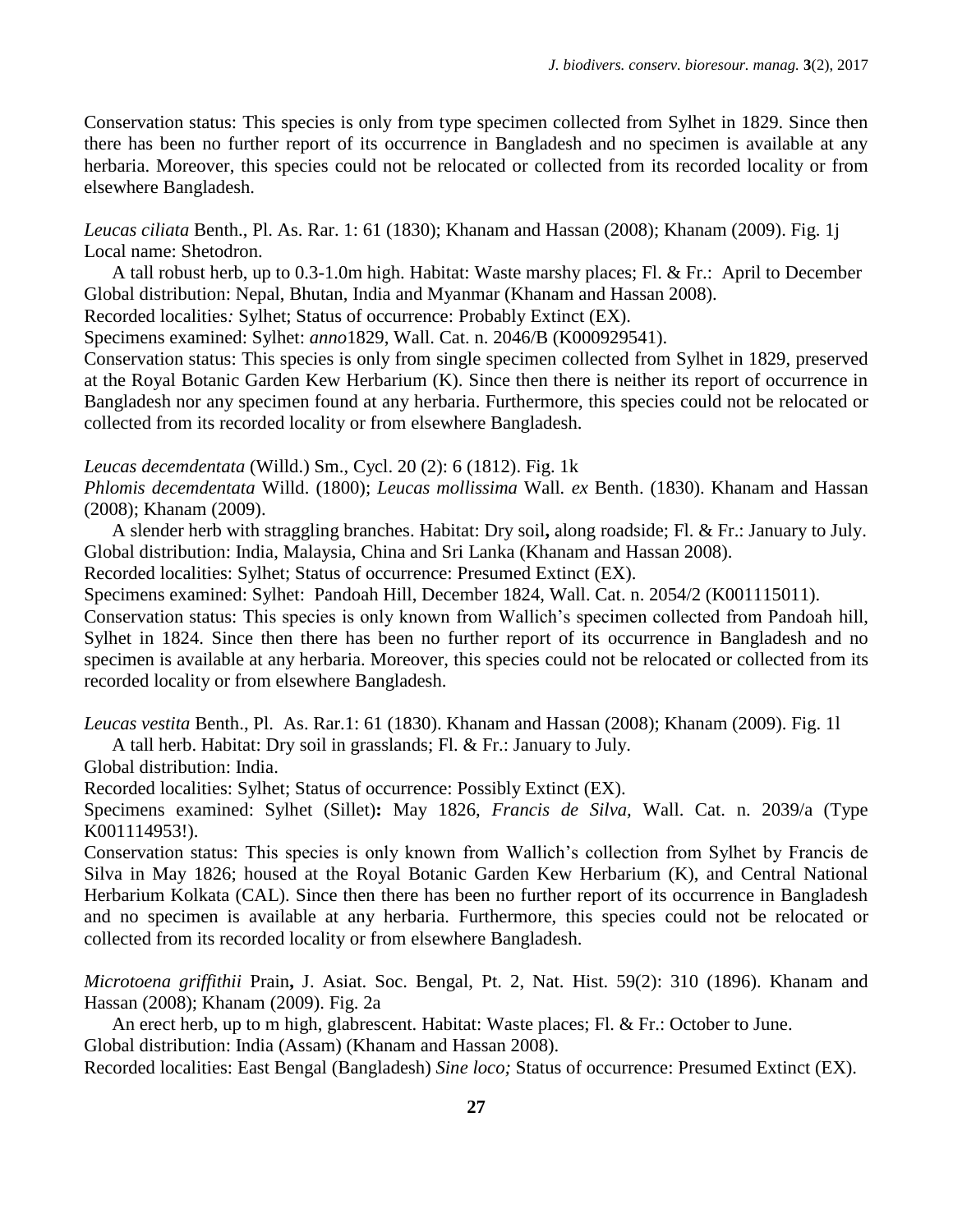Specimens examined: East Bengal (Bangladesh): *s.l.*, *s.a.*, Griffith 4059 (Type K000928194!). Conservation status: The species is only known from Griffith"s collection from East Bengal (current Bangladesh - specific locality is not cited) preserved at Royal Botanic Garden Herbarium Kew (K) and Central National Herbarium Kolkata (CAL). William Griffith's exploration was made in the area during 1835-36. Since then there has been no further report of occurrence in Bangladesh and no specimen is available at any herbaria. Moreover, this species could not be relocated or collected from elsewhere Bangladesh.

*Orthosiphon incurvus* Benth., Pl. As. Rar. 2:15 (1830). Khanam and Hassan (2008); Khanam (2009). Fig. 2b An undershrub or shrub, up to 1m high. Habitat: Dry soil in forest areas; Fl. & Fr.: March to October. Global distribution: India, Sikkim, Myanmar, and Nepal (Khanam and Hassan 2008).

Recorded localities*:* Cox"s Bazar, Rangamati and Sylhet; Status of occurrence: Presumed Extinct (EX). Specimens examined: Cox"s Bazar: Garjania, June, 1920, *Cowan* 563 (E). Rangamati: Dmagiri S. West, 22.03.1876, *Lister* 268 (CAL); Kaptai, 07.10.1905, *D. Hooper* 26097 (E, CAL); Janglibag, 7.10.1905, *D. Hooper* 25043 (CAL). Sylhet: *anno* 1830, *William Bruce*, *Wall. Cat. n.* 2725 (Syntypes K001116954!, K000911667!, BM000588744!); .

Conservation status: Since its last collection in 1920 by J.M. Cowan from Garjania, Cox"s Bazar there has been no further report of occurrence and no specimen is available at any herbaria. Furthermore, this species could not be relocated or collected from its recorded locality or from elsewhere Bangladesh.

*Orthosiphon rubicundus* (D. Don) Benth., Pl. As. Rar. 2: 14 (1830). Prain (1903); Heinig (1925); Khanam and Hassan (2008); Khanam (2009). Fig. 2c

*Plectranthus rubicundus* D. Don (1825).

An erect herb, up to 30-60cm high. Habitat: Forests; Fl. & Fr.: April-June.

Ecology: Growing inside the forests.

Global distribution:India, Myanmar, Nepal (Khanam and Hassan 2008).

Recorded localities: Chittagong; Status of occurrence: Possibly Extinct (EX).

Specimens examined: No specimen is available at any herbaria.

Conservation status: This species is reported from Chittagong by Heinig (1925). Since then there has been no report of occurrence of this species and no specimen is available at any herbaria. Moreover, this species could not be relocated or collected from its recorded locality or from elsewhere Bangladesh.

*Paraphlomis javanica* (Blume) Prain**,** Ann. Roy. Bot. Gard. (Calcutta) 9: 60 (1901).

*Leonurus javanicus* Blume (1823); *Paraphlomis rugosa* (Benth.) Prain (1901). Khanam and Hassan (2008); Khanam (2009); *Phlomis rugosa* Benth. (1830). Fig. 2d

A small almost glabrous herb. Habitat: Dry soil; Fl. & Fr.: During winter season.

Global distribution: India, China, Thailand, Philippines Malaysia (Khanam and Hassan 2008).

Recorded localities: Sylhet; Status of occurrence: Presumed Extinct (EX).

Specimens examined: Sylhet (Sillet)**:** *anno* 1829, *Wallich,* Wall. Cat. n. 2067 (Lectotype K000898661!).

Conservation status: This species is only known from Wallich"s type specimen collected from Sylhet in 1829 and lodged at the Royal Botanic Garden Kew Herbarium (K). Since then there has been no further report of its occurrence in Bangladesh and no specimen is available at any herbaria. Furthermore, this species could not be relocated or collected from its recorded locality or from elsewhere Bangladesh.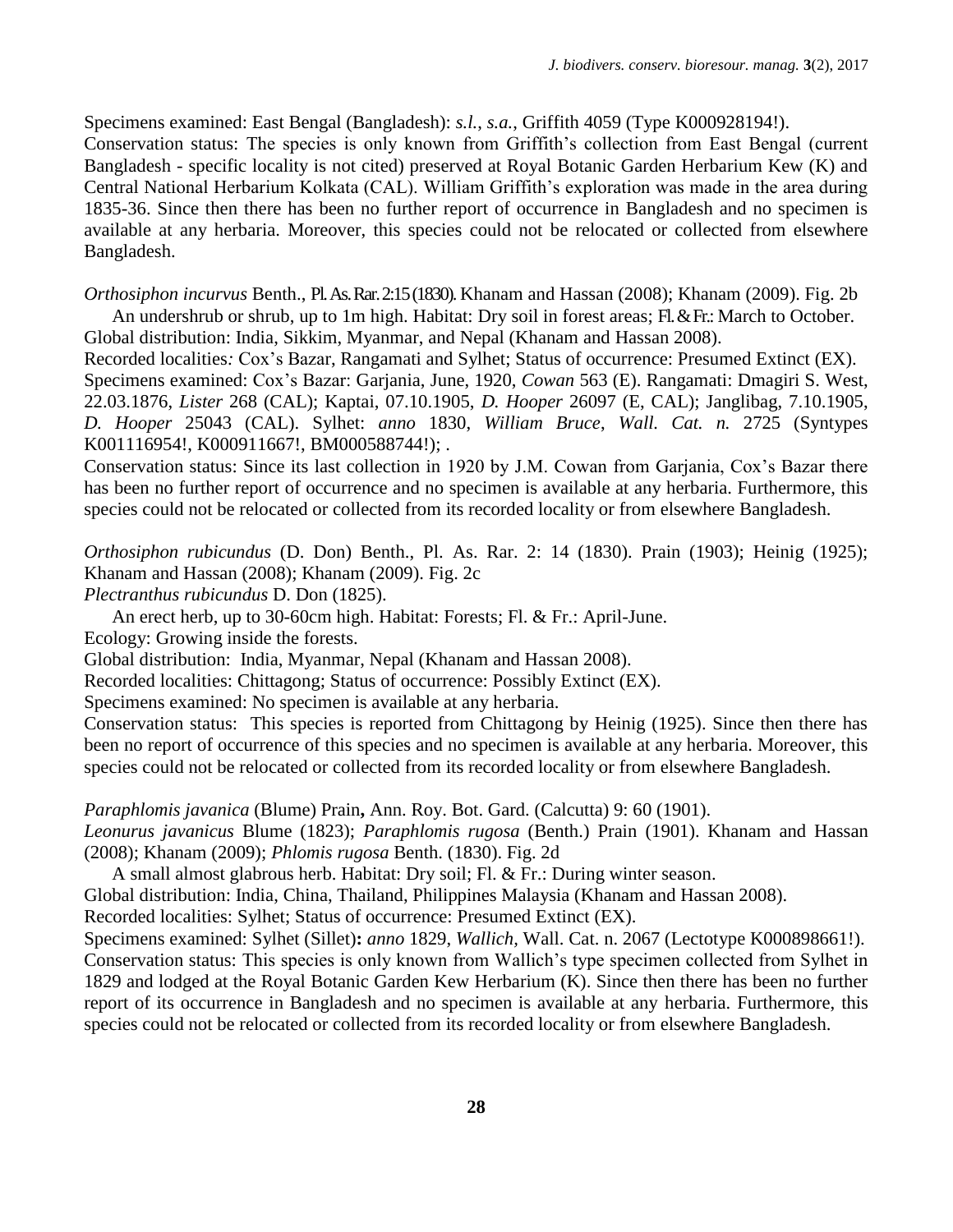*Platostoma coloratum* (D. Don) A.J.Paton, Kew Bull. 52: 274 (1997).

*Geniosporum coloratum* (D. Don) Kuntze (1891). Khanam and Hassan (2008); Khanam (2009).

*Plectrunthus coloratus* D. Don (1825); *Geniosporum strobiliferum* Wall. *ex* Benth. (1830). Fig. 2e An erect herb, up to 1m tall. Habitat: Waste places; Fl. & Fr.: April to October.

Global distribution: India, Bhutan, Nepal, and South-West China (Khanam and Hassan 2008).

Recorded localities: Sylhet; Status of occurrence: Presumed Extinct (EX).

Specimens examined: Sylhet (Sillet)**:** *anno* 1831, *William Bruce,* Wall. Cat. N. 2749/B (Holotype K000674624!, Isotype BM000588749/B!).

Conservation status: This species is only known from Wallich"s specimen collected from Sylhet in 1830 and lodged at the Royal Botanic Garden Kew Herbarium (K) and Natural History Museum London (BM). Since then there has been no further report of its occurrence in Bangladesh and no specimen is available at any herbaria. Moreover, this species could not be relocated or collected from its recorded locality or from elsewhere Bangladesh.

*Platostoma palustre* (Blume) A. J. Paton, Kew Bull. 52: 281 (1997).

*Mesona palustris* Blume (1826); *Geniosporum parviflorum* Benth. (1830). Khanam and Hassan (2008); Khanam (2009). Fig. 2f

A slender herb, 30 - 60cm high. Habitat: Along forest area; Fl. & Fr.: March to November

Global distribution: India (Assam) and Myamar (Khanam and Hassan 2008).

Recorded localities: Sylhet; Status of occurrence: Possibly Extinct (EX).

Specimens examined: East Bengal (Bangladesh): *s.l., s.a.*, Griffith 3946/1 (CAL). Sylhet (Sillet): *anno*  1830, *Wallich,* Wall. Cat. n. 2750 (Syntypes K000674619!, BM000588478!).

Conservation status: This species is only known from Wallich"s type specimen collected from Sylhet in 1830 and Griffith"s collection from East Bengal (current Bangladesh - specific locality is not cited). William Griffith's exploration was done in the area during 1835-36. Since then there has been no further report of its occurrence in Bangladesh and no specimen is available at any herbaria. Furthermore, this species could not be relocated or collected from its recorded locality or from elsewhere Bangladesh.

*Pogostemon cruciatus* (Benth.) Kuntze, Revis. Gen. Pl. 2: 530 (1891). Khanam and Hassan (2008); Khanam (2009). *Dysophylla cruciata* Benth. (1830). Fig. 2g

An erect hirsute herb, about 45cm high. Habitat: On dry soil; Fl. & Fr.: October to March.

Global distribution: India, Myanmar and China.

Recorded localities: East Bengal (Bangladesh**)** *Sine loco;* Status of occurrence: Presumed Extinct (EX). Specimen examined: East Bengal (Bangladesh): *s.l.*, *s.a.*, *Griffith* 3969 (K).

Conservation status: The species is only known from Griffith's collection from East Bengal (current Bangladesh - specific locality is not cited) preserved at the Royal Botanic Garden Kew Herbarium (K). William Griffith's exploration was done in the area during 1835-36. Since then there has been no further report of occurrence and no collection at any herbaria. Moreover, this species could not be relocated or collected from elsewhere Bangladesh.

*Pogostemon strigosus* (Benth.) Benth., Prodr. 12: 155 (1848). Khanam and Hassan (2008); Khanam (2009). *Dysophylla strigosa* Benth. (1830). Fig. 2h

An erect herb, 60-80cm high. Habitat: On moist places in forests; Fl. & Fr.: March to June.

Global distribution: India (Khasia) and Myanmar (Khanam and Hassan 2008).

Recorded localities: Sylhet; Status of occurrence: Possibly Extinct (EX).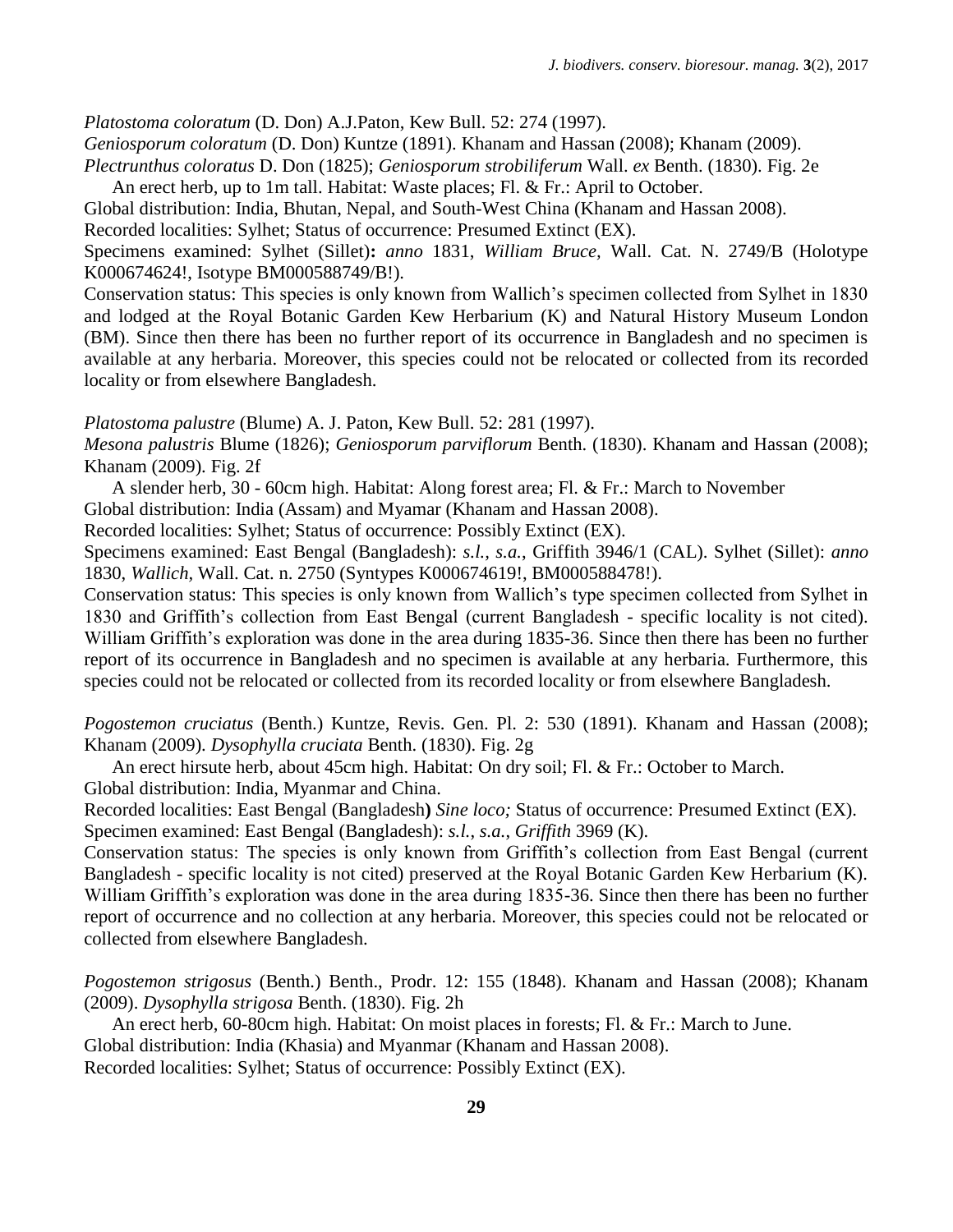Specimens examined: Sylhet (Sillet): *anno* 1829, *Francis de Silva,* Wall. Cat. n. 1549 (Type K000848028!).

Conservation status: This species is only known from Wallich"s type specimen collected from Sylhet in 1829. Since then there has been neither further report of its occurrence in Bangladesh nor any specimen is available at any herbaria. Furthermore, this species could not be relocated or collected from its recorded locality or from elsewhere Bangladesh.

# *Scutellaria barbata* D. Don, *Prodr. Fl. Nepal.* 109 (1825).

*Scutellaria rivularis* Wall. *ex* Benth. (1831); Khanam and Hassan (2008); Khanam (2009).

An ascending herb, up to 15-20cm high. Habitat: moist places in forests; Fl. & Fr.: October to February. Global distribution: India, Sri Lanka, Myanmar and Bangladesh.

Recorded localities*:* East Bengal (Bangladesh**)** *Sine loco*; Status of occurrence: Presumed Extinct (EX). Specimens examined: East Bengal (Bangladesh): *s.l.*, *s.a.*, *Griffith* 4018 (CAL). *Gangachora*, 26.04.1809, *S. Coll.,* Wall. Cat. n. 2140/C (K).

Conservation status: The species is only known from Wallich"s collection from Gangachora in 1809 and Griffith"s collection from East Bengal (current Bangladesh - specific locality is not cited) preserved at Central National Herbarium Kolkata (CAL). William Griffith made his collections in the area during 1835-36. Since then there has been no further report of its occurrence in Bangladesh and no specimen is available at any herbaria. Moreover, this species could not be relocated or collected from its recorded locality or from elsewhere Bangladesh.

*Scutellaria discolor* Colebr., Pl. As. Rar. 1:66(1830). Khanam and Hassan (2008); Khanam (2009). Fig. 2i

An an nnual herb, 20-60cm high. Habitat: streams, shady and moist places in forests; Fl. & Fr.: September to February.

Global distribution: India, China, Thailand, Malaysia and Myanmar (Khanam and Hassan 2008). Recorded localities*:* Sylhet; Status of occurrence: Possibly Extinct (EX).

Specimens examined: East Bengal (Bangladesh): *s.l.*, *s.a.*, *Griffith* 4017 (CAL); Sylhet: *anno* 1830, *Francis de Silva,* Wall. Cat. n. 2134/2 (Syntype K000820798!); 10.10.1872, *C. B. Clarke* 18504 (CAL). Conservation status: This species is known from Wallich"s type specimen collected from Sylhet in 1829. The last report of its occurrence in Sylhet was done by *C. B. Clarke* from Sylhet in 1872. Since

then there has been no further report of its occurrence in Bangladesh and no specimen is available at any herbaria. Moreover, this species could not be relocated or collected from its recorded locality or from elsewhere Bangladesh.

*Teucrium quadrifarium* Buch.-Ham., Prodr. Fl. Nepal. 108 (1825). Hook. f. (1885); Khanam and Hassan (2008); Khanam (2009). Fig. 2j

An erect perennial herb, stem hirsute. Habitat: Waste marshy places, forest slopes; Fl. & Fr.: March-June. Global distribution: India, Indonesia (Sumatra), Myanmar, Nepal and China.

Recorded localities: Sylhet; Status of occurrence: Presumed Extinct (EX).

Specimens examined: Sylhet: *anno* 1830, *Francis de Silva,* Wall. Cat. n. 2029 (K000821618).

Conservation status: This species is only known from Wallich"s collection made by Francis de Silva in 1830 from Sylhet. Since then there has been no further report of its occurrence in Bangladesh and no specimen is available at any herbaria. Moreover, this species could not be relocated or collected from its recorded locality or from elsewhere Bangladesh.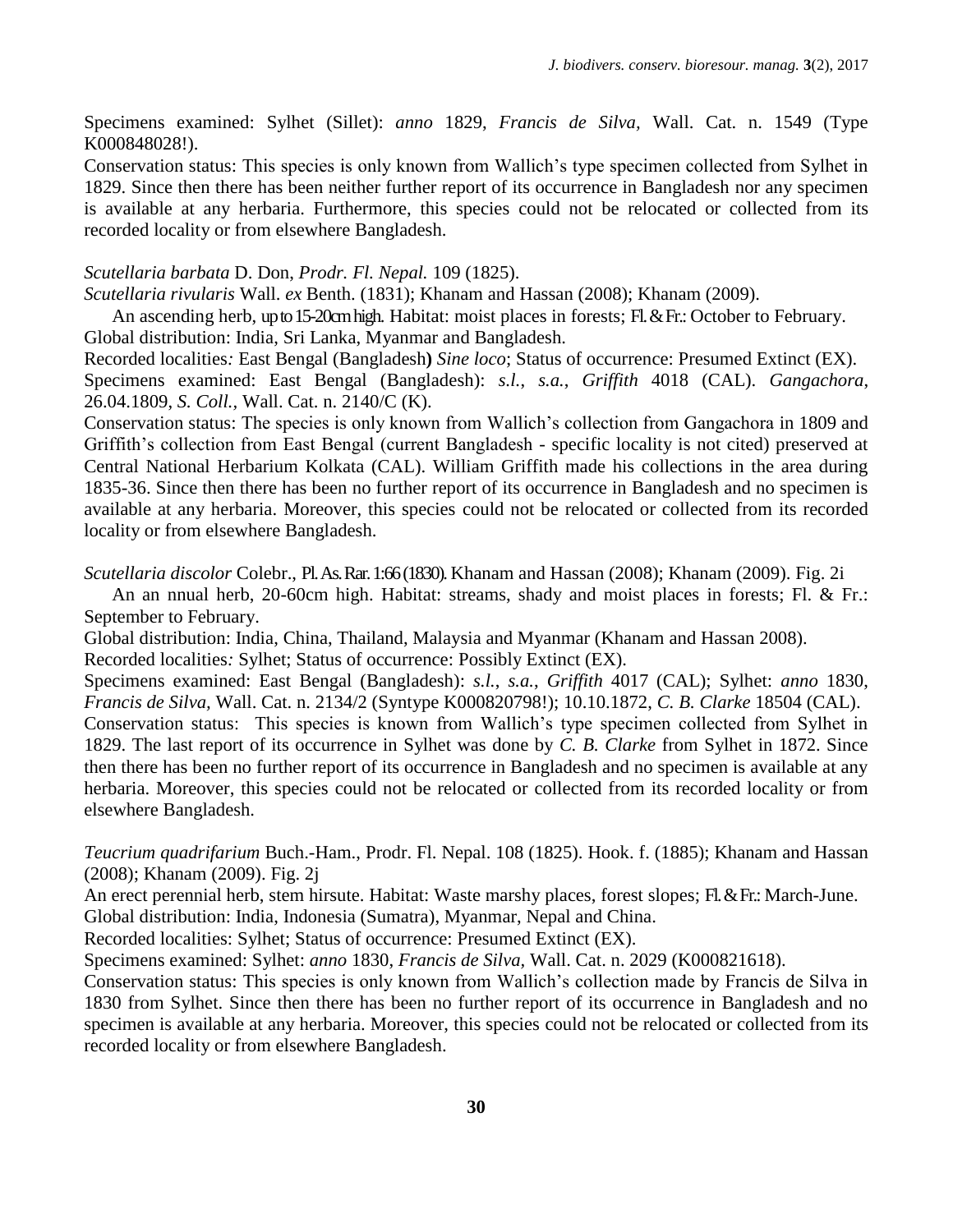### **ACKNOWLEDGEMENTS**

The authors would like to express sincere thanks to the directors/curators of different herbaria for making the specimens available, provide the library facilities and to access the type photographs. They also grateful to the Research and Publication Cell, University of Chittagong for financial assistance.

### **REFERENCES**

- Alam, M. K. 1988. An annotated checklist of the woody flora of Sylhet forest. *Forestry Bull*. **5**: 115- 119.
- Alam, M. K. 1995. Diversity in the woody Flora of *Sal* (*Shorea robusta*) Forest of Bangladesh. *Bangladesh J. Forest Sci.* **24**(1): 41-51.
- Alam, M. S., M. A. Hassan and M. Z. Uddin. 2006. A Preliminary Check list of the angiospermic flora of Ghagotia Union under Kapasia Upazila in Gazipur District, Bangladesh. *Bangladesh J. Plant Taxon*. **13**(2): 155-170.
- Ara, H., B. Khan and S. N. Uddin (eds.). 2013. *Red Data Book of Vascular Plants of Bangladesh*. Vol 2. Bangladesh National Herbarium, Dhaka, Bangladesh, pp. 1-280.
- Arefin, M. K., M. M. Rahman, M. Z. Uddin and M. A. Hassan. 2011. Angiospermic Flora of Satchari National Park, Habiganj, Bangladesh. *Bangladesh J. Plant Taxon.* **18**(2): 117-140.
- Arefin, M. S., M. K. Hossain and M. A. Hossain. 2017. Plant diversity of Sonadia Island An ecologically critical area of South-east Bangladesh. *Bangladesh J. Plant Taxon*. **24**(1): 107-116.
- Baillie, J. E. M., C. Hilton-Taylor and S. N. Stuart (eds.). 2004. *IUCN Red List of threatened Species: A Global Species Assessment*. IUCN, Gland, Switzerland and Cambridge, UK, pp. 1-191.
- Barbhuiya, H. A. and R. Gogoi. 2010. Plant collections from Bangladesh in the Herbarium at Shillong (Assam), India. *Bangladesh J. Plant Taxon.* **17**(2): 141-165.
- Braat L. and P. ten Brink (eds.). 2008. *The Cost of Policy Inaction (COPI): The case of not meeting the 2010 biodiversity target*. EC Report. Alterra, Wageiningen, 314 pp.
- Brook, B. W., N. S. Sodhi and P. K. L. Ng. 2003. Catastrophic extinctions follow deforestation in Singapore. *Nature.* **424**: 420-423.
- Brummitt, N. A., S. P. Bachman, J. Griffiths-Lee, M. Lutz, J. F. Moat, A. Farjon, J. S. Donaldson, C. Hilton-Taylor, T. R. Meagher and S. Albuquerque. 2015. Green plants in the red: a baseline global assessment for the IUCN Sampled Red List Index for Plants. *PLoSONE.* **10**(8): 135-152.
- Cowan, J. M. 1926. The Flora of Chakaria Sundarbans. *Rec. Bot. Surv. Ind. Calcutta*. **11**(2): 197-226.
- Dey, C. K., M. A. Rahman and C. C. Wilcock. 1998. An enumeration of the Tree species of Chittagong district. *Biodiv. Bull. Bangladesh.* **1**: 70-73.
- Harley, R. M, S. Atkins, A. L. Budantsev, P. D. Cantino, B. J. Conn, R. Grayer, M. M. Harley, R. de Kok, T. Krestovskaja, R. Morales, A. J. Paton, O. Ryding and T. Upson. 2004. Labiatae. In: J. W. Kadereit and K. Kubitzki, (ed.). *The Families and Genera of Vascular Plants.* Vol. VII. Springer-Verlag, Berlin, pp. 167-275.
- Hedge, I. C. 1992. A global survey of the biogeography of the Labiatae. In: R. M. Harley and T. Reynolds (eds.). *Advances in Labiatae Science*. Royal Botanic Gardens, Kew, London, pp. 7-17.
- Heinig, R. L. 1925. *List of Plants of the Chittagong Collectorate and Hill Tracts*. Darjeeling, India, pp. 48-50.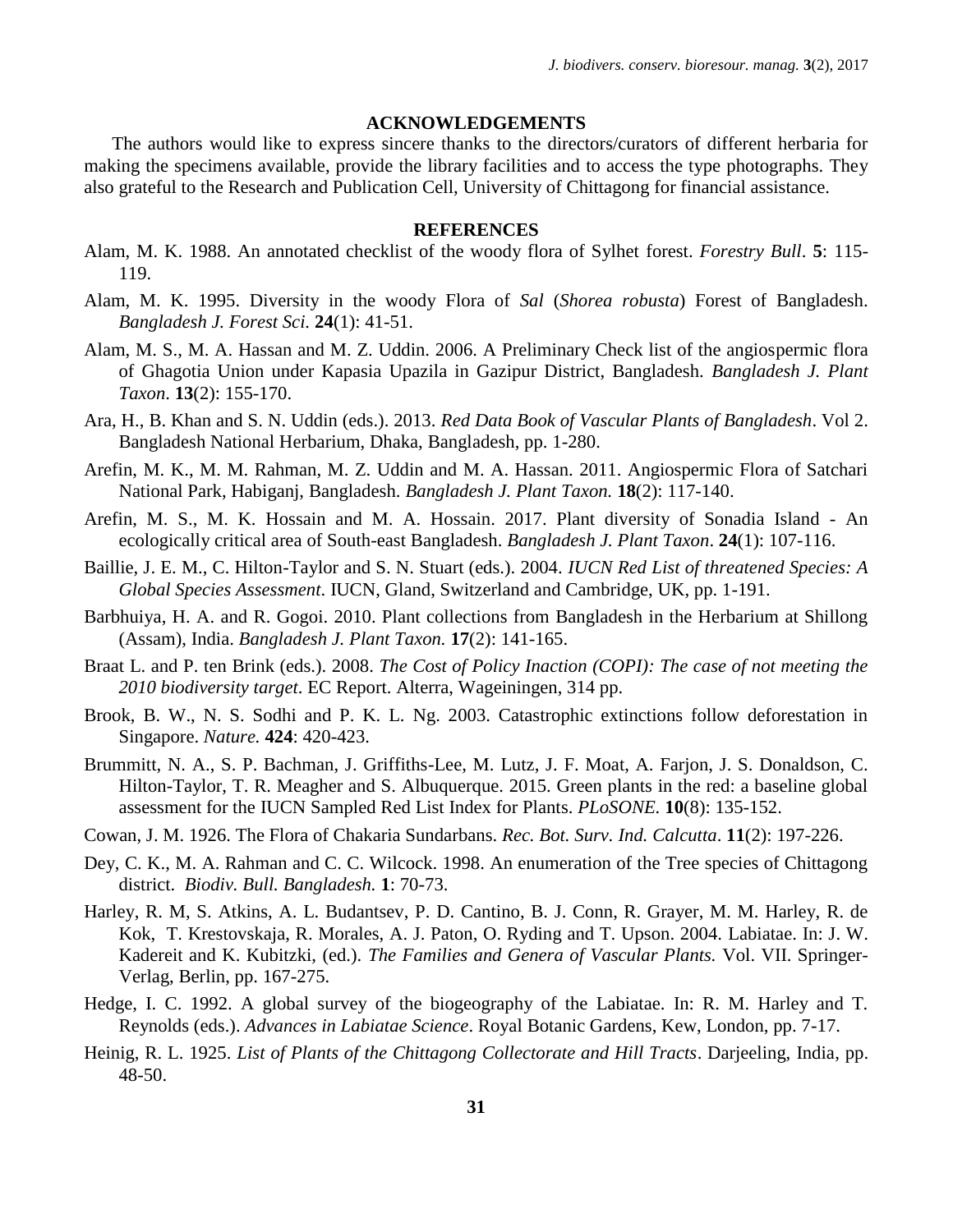- Heywood, V. H., R. K. Brummitt, A. Culham and O. Seberg. 2007. *Flowering Plant Families of the World*. Royal Botanic Gardens, Kew, London. 424 pp.
- Hooker, J. D. 1885 (Repr. 1954). Labiatae. In: Hooker, J. D. *The Flora of British India.* Vol. 4. L. Reeve & Co. Ltd., The Oast House, Brook, Ashford, Kent, England, pp. 604-705.
- Hossain, M. M., M. A. Hassan and M. Z. Uddin. 2005. Checklist of angiospermic flora of Lalmai Hills, Comilla, Bangladesh. *Bangladesh J. Plant Taxon*. **12**(2): 85-96.
- Huq, A. M. and M. Begum. 1984. *An Annotated List of climbers of Dacca*. Bangladesh Agricultural Research Council, Dhaka, Bangladesh, pp. 1-7.
- Huq, A. M. and M. S. Khan. 1984. A preliminary taxonomic report on the angiospermic flora of Moheskhali Island-1. *Dhaka. Univ. Stud. Part B.* **32**(2): 19-31.
- Huq, M. A. 1988. A preliminary taxonomic report on the angiospermic flora of Hatia Island (Noakhali district) (Dicotyledons). *Bull. Bangladesh Natl. Herb.* **1**: 1-10.
- Islam, M. R., M. Z. Uddin and M. A. Hassan. 2009. An assessment of the angiospermic flora of Ramgarh Upazilla of Khagrachari district, Bangladesh. *Bangladesh J. Plant Taxon*. **16**(2): 115-140.
- IUCN. 2012. *IUCN Red List Categories and Criteria: Version 3.1*. 2nd ed. Gland, Switzerland.
- Judd, W. S., C. S. Campbell, E. A. Kellogg, P. E. Stevens and M. J. Donoghue. 2008. *Plant Systematics: A Phylogenetic Approach.* 3rd ed. Sinauer Associates, Massachusetts, USA. 611 pp.
- Khan, M. S. 1991. *Towards Sustainable Development: Conservation of Genetic Resources of Bangladesh*. Ministry of Environment and Forests and National Conservation Strategy of Bangladesh, Agricultural Research Council. Dhaka, Bangladesh. 35 pp.
- Khan, M. S. 2003. Flora. In: S. Islam, S. Miah, W. Ahmed, A. M. Chowdhury, S. M. M. Rahman, K. Siddiqui and S. M. H. Kabir (eds.). *Banglapedia: National Encyclopaedia of Bangladesh*. Vol. 4. Asiatic Society of Bangladesh, Dhaka, pp. 171-177.
- Khan, M. S. and F. Banu. 1972. A taxonomic report on the angiospermic flora of Chittagong Hill Tracts-2 (Dicotyledons). *J. Asiatic Soc. Bangladesh.* **17**(2): 59-88.
- Khan, M. S. and M. A. Huq. 2001. The vascular flora of Chunati wildlife sanctuary in south Chittagong, Bangladesh. *Bangladesh J. Plant Taxon*. **8**(1): 47-64.
- Khan, M. S. and S. K. Afza. 1968. A taxonomic report on the angiospermic flora of Teknaf and St. Martin"s Island. *Dacca Univ. Stud.* **16**(B): 25-30.
- Khan, M. S., A. M. Huq, A. Hassan and M. M. Rahman. 1984. A taxonomic report on the angiospermic flora of St. Martin"s Island. *Dhaka Univ. Stud. B*. **32**(1): 71-84.
- Khan, M. S., M. M. Rahman and M. A. Ali (eds.). 2001. *Red Data Book of Vascular Plants of Bangladesh*. Bangladesh National Herbarium, Dhaka. 179 pp.
- Khan, M. S., M. M. Rahman, M. A. Huq, M. M. K. Mia and M. A. Hassan. 1994. Assessment of Biodiversity of Teknaf Game Reserve in Bangladesh focusing on economically and ecologically important plant species. *Bangladesh J. Plant Taxon*. **1**(1): 21-33.
- Khanam, M. 2009. Lamiaceae. In: Z. U. Ahmed, M. A. Hassan, Z. N. T. Begum, M. Khondker, S. M. H. Kabir, M. Ahmad, A. T. A. Ahmed, A. K. A. Rahman and E. U. Haque (eds.). *Encyclopedia of Flora and Fauna of Bangladesh.* Vol. 8. *Angiosperms: Dicotyledons (Fabaceae-Lythraceae)*. Asiatic Society of Bangladesh, Dhaka, pp. 262-332.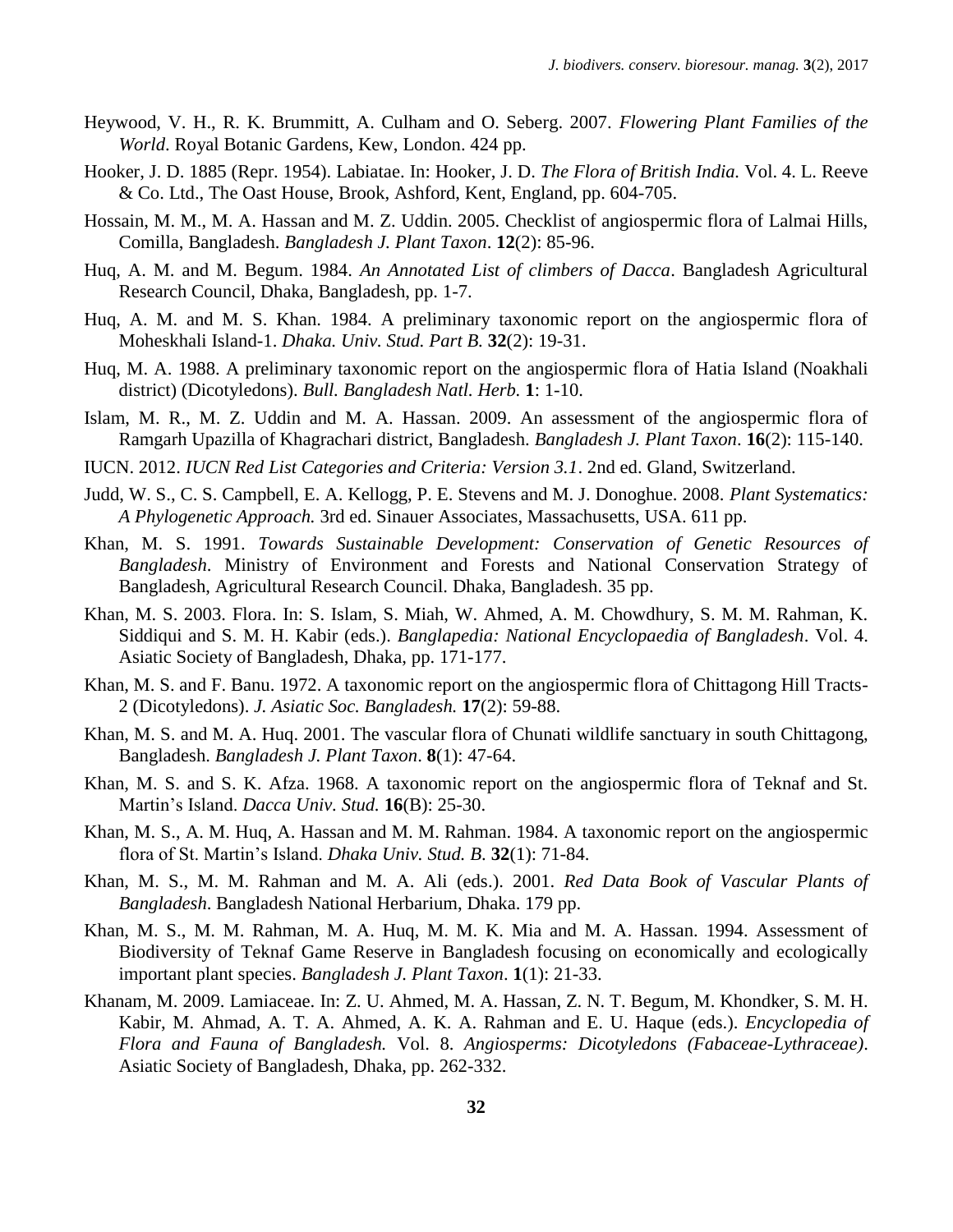- Khanam, M. and M. A. Hassan. 2005. A critical study of the genus *Leucas* R. Br. (Lamiaceae) from Bangladesh. *Bangladesh J. Plant Taxon.* **12**(1): 1-10.
- Khanam, M. and M. A. Hassan. 2008. Lamiaceae. In: M. Khanam and H. Ara (eds.). *Flora of Bangladesh*. Bangladesh National Herbarium, Dhaka. 161 pp.
- Mabberley, D. J. 2008. *Mabberley's Plant-book*: *A portable dictionary of plants, their classification and uses.* 3rd ed. Cambridge University Press, New York. 1021 pp.
- Momen, R. U., M. K. Hossain, S. M. Huda and B. M. Khan. 2006. Assessment of plant diversity in Chittagong University Campus. *J. Forest. Environ.* **4**: 27- 52.
- Mukerjee, S. K. 1940. A revision of the Labiatae of Indian Empire. *Rec. Bot. Surv. India.* **14**(1): 1-228.
- Naderuzzaman, A. T. M. and M. A. Islam. 1984. An Annotated list of trees of Rajshahi. *Rajshahi Univ. Stud. B*. **12**: 1- 27.
- Novacek, M. J. and E. E. Cleland. 2001. The current biodiversity extinction event: scenarios for mitigation and recovery. *Proc. Natl. Acad. Sci. USA*. **98**(10): 5466-5470.
- Pimm, S. L. and L. N. Joppa. 2015. How Many Plant Species are There, Where are They, and at What Rate are They Going Extinct? *Ann. Missouri Bot. Gard.* **100**(3): 170-176.
- Pitman, N. C. A. and P. M. Jorgersen. 2002. Estimating the Size of the World's Threatened Flora. *Science.* **298**(5595): 989.
- Prain, D. 1903. *Bengal Plants*. Vol. 2. Botanical Survey of India. Bishen Singh Mahendra Pal Singh, Dehra Dun, India, pp. 614-626.
- Rahman, M. A. 2003. Some threatened forest species: IUCN Red List Categories. *Biodiversity Newsletter Bangladesh.* **7**(1and2): 1-2.
- Rahman, M. A. 2013. *Red Data Book of Flowering plants of Bangladesh*. Vol. 1. Chittagong-4000, Bangladesh, pp. 1-256.
- Rahman, M. A. and M. E. Rashid. 2013. Status of endemic plants of Bangladesh and conservation management strategies. *Int. J. Environ.* **2**(1): 231-249.
- Rahman, M. A. and S. B. Uddin. 1997. Assessment of plant diversity of Sitakunda in Chittagong. *Bangladesh J. Plant Taxon.* **4**(1): 17-36.
- Rahman, M. A., M. N. Uddin, M. E. Rashid, M. N. Uddin and M. M. Islam. 2012. Floristic Diversity in Rampahar reserve forest of Kaptai, Rangamati. *Biodiv. Bull. Bangladesh.* **6**: 1-31.
- Rahman, M. A., S. C. Das and M. E. Rashid. 2010. The IUCN Red List Categories of angiosperm plants of Bangladesh and their conservation. *J. Taxon. Biodiv. Res.* **4**: 17-34.
- Rahman, M. M., M. H. Rashid and S. H. Rashid. 2001. Assessment of plant biodiversity of sand dune ecosystem along the Cox"s Bazar to Teknaf coast. *Bangladesh J. Plant Taxon.* **8**(1): 27-45.
- Rahman, M.O. and M.A. Hassan. 1995. Angiospermic flora of Bhawal National Park, Gazipur (Bangladesh). *Bangladesh J. Plant Taxon*. **2**(1and2): 47-80.
- Rahman, M. O., M. Z. Uddin, E. Tutul, M. Begum and M. A. Hassan. 2010a. Additions to the angiospermic flora of Runctia Sal Forest, Bangladesh. *Bangladesh J. Plant Taxon*. **17** (2): 167-181.
- Rashid, M. H. and M. A. I. Chowdhury. 2013. Additions to the Angiosperm flora in the Sitapahar Reserve Forest of Kaptai, Rangamati, Bangladesh. *Bangladesh J.Plant Taxon.* **20**(2): 255-257.